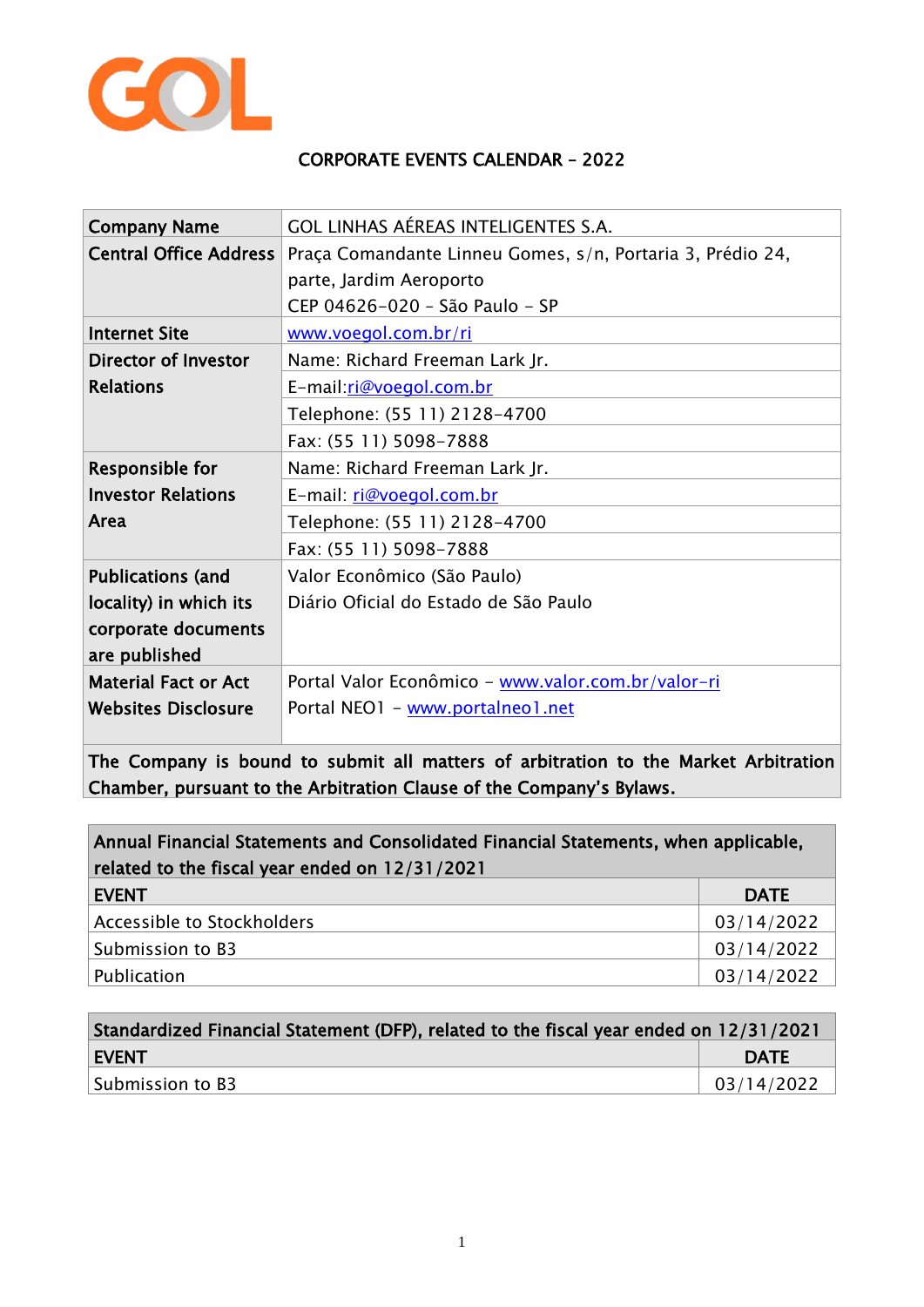

| Annual Financial Statements and Consolidated Financial Statements, when applicable,    |             |  |
|----------------------------------------------------------------------------------------|-------------|--|
| according to international standards, related to the fiscal year ended on $12/31/2021$ |             |  |
| <b>EVENT</b>                                                                           | <b>DATE</b> |  |
| Submission to B3                                                                       | 03/14/2022  |  |

| Cash Payments from net income from the fiscal year ended on 12/31/2021 |                   |              |                             |      |
|------------------------------------------------------------------------|-------------------|--------------|-----------------------------|------|
|                                                                        |                   |              | Amount per share            |      |
| Event                                                                  | <b>Event Date</b> | Amount (R\$) | <b>Common and Preferred</b> | Date |
|                                                                        |                   |              | ON/PN                       |      |
| -                                                                      |                   |              |                             |      |

| Reference Form for the ongoing fiscal year |             |  |
|--------------------------------------------|-------------|--|
| <b>EVENT</b>                               | <b>DATE</b> |  |
| Submission to B3                           | 05/27/2022  |  |

| Quarterly Financial Statements - ITR |             |
|--------------------------------------|-------------|
| <b>EVENT</b>                         | <b>DATE</b> |
| Submission to B3                     |             |
| Related to the 1st quarter 2022      | 04/28/2021  |
| Related to the 2nd quarter de 2022   | 07/28/2021  |
| Related to the 3rd quarter de 2022   | 10/27/2021  |

| Quarterly Financial Statements in English or in accordance with international standards |             |  |
|-----------------------------------------------------------------------------------------|-------------|--|
| <b>EVENT</b>                                                                            | <b>DATE</b> |  |
| Submission to B3                                                                        |             |  |
| Related to the 1st quarter 2022                                                         | 04/28/2021  |  |
| Related to the 2nd quarter de 2022                                                      | 07/28/2021  |  |
| Related to the 3rd quarter de 2022                                                      | 10/27/2021  |  |

| Annual and Extraordinary Shareholders' Meeting                                                |             |  |
|-----------------------------------------------------------------------------------------------|-------------|--|
| <b>EVENT</b>                                                                                  | <b>DATE</b> |  |
|                                                                                               | 03/29/2022  |  |
| Publication of the Call Notice                                                                | 03/30/2022  |  |
|                                                                                               | 03/31/2022  |  |
| Submission of the Call Notice to B3                                                           | 03/29/2022  |  |
| Submission of the Administrative Proposal to B3                                               | 03/29/2022  |  |
| Annual and Extraordinary Shareholders' Meeting                                                | 04/29/2022  |  |
| Filing of the main resolutions of the Annual and Extraordinary<br>Shareholders' Meeting to B3 | 04/29/2022  |  |
| Submission of the Minutes of the Annual and Extraordinary Shareholders'<br>Meeting to B3      | 04/29/2022  |  |